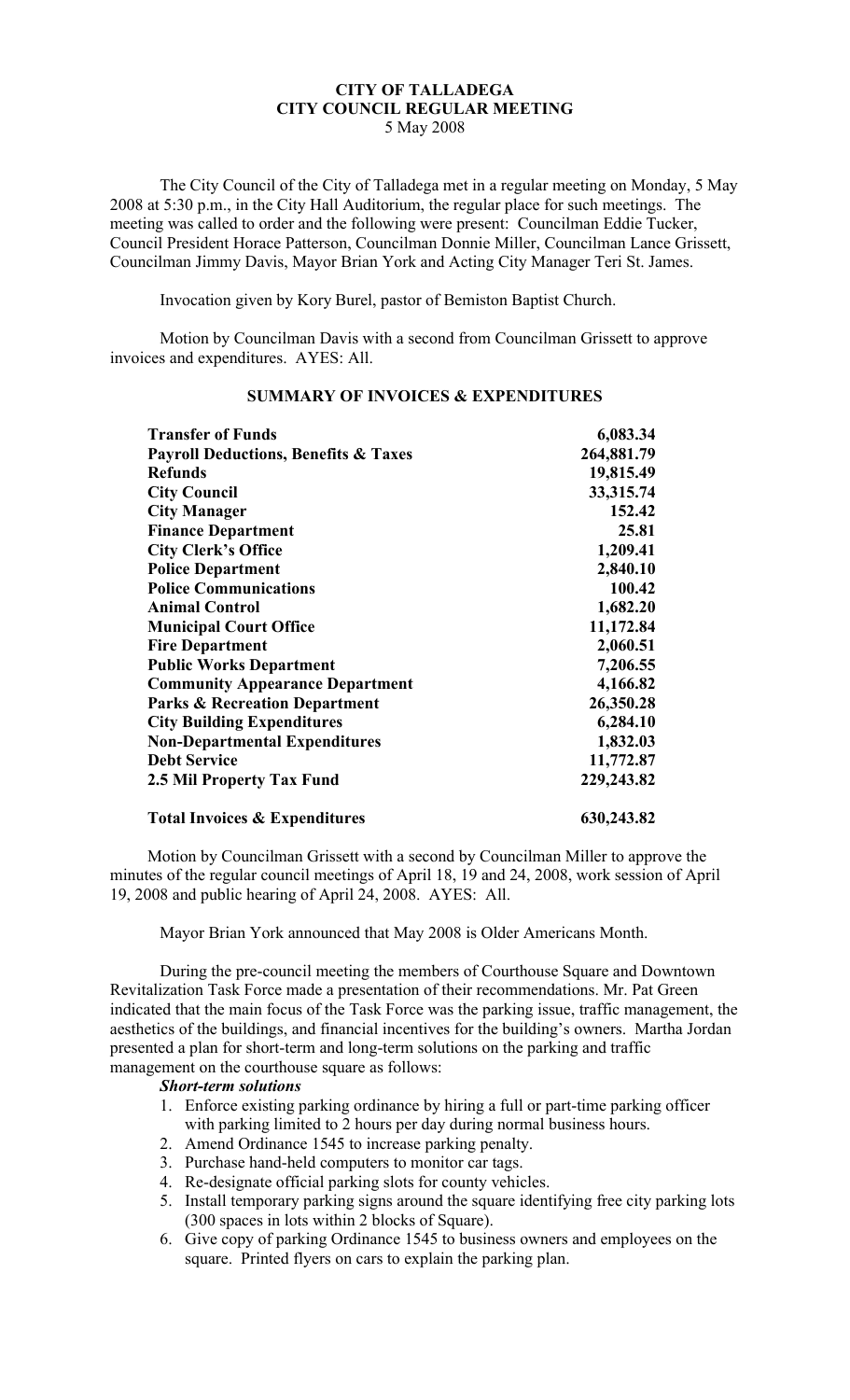#### *Long-term solutions*

- 1. Seek grant funds for signage in the Square area and the main entries to town directing traffic to parking, historic sites, schools, colleges, etc.
- 2. Acquire additional parking lots on East Street (from Ritz) and on North Court Street.
- 3. Designate the 275 bypass as a truck or commercial route rather than a bypass.
- 4. Study appropriate zoning changes for the truck route to prevent new businesses from drawing business from downtown.
- 5. Request state DOT to re-designate Battle Street (S-12) for local use. Study traffic flow to possibly change parking patterns, one-way streets, pedestrian use, etc.

Motion by Councilman Davis with a second from Councilman Grissett to adopt plan put forth by Martha Jordan. AYES: All

Council President Patterson requested that the agenda show steps when completed and bring forth for discussion any problems encountered in the execution of the plan.

Mr. Winston Massey, representative from Veolia Environmental Services, was present to discuss issues with the garbage and trash collection service. It was agreed that Veolia had gotten behind on trash and garbage collection due to cleanup after the last big storm, general spring cleaning increase and some equipment breakdowns. Extra trucks were run on Saturdays and currently everything is caught up. Councilman Miller stated that trash was blowing out of the trucks and Mr. Massey indicated that the company had been looking into the feasibility of having covers on the trucks to keep the small items from flying out. Additional discussion included drivers getting out of the trucks to rake up scattered garbage, keeping the time of day consistent for neighborhood pickup, setting up a procedure for weekend pickup of dead animals, increasing the number of trucks running during the summer months and getting holiday schedules to the newspaper (*Daily Home*) in a timely manner for publication. Mr. Massey indicated that all issues would be addressed and that he would have weekly meetings with the City Manager to stay on top of any daily operation problems.

Motion by Councilman Miller with a second by Councilman Davis to donate two surplus police vehicles to Talladega's District Attorney's Office. AYES: All.

**Resolution #1654** declaring certain police department vehicles surplus property.

**Resolution #1655** approving the CDBG grant application for the Coleman Circle sewer project and pledging local match of \$207,047.00.

**Resolution #1656** approving Municipal Water Pollution Prevention Program (MWPP) for the Talladega Niki-Lu WWTP.

**Resolution #1657** approving Municipal Water Pollution Prevention Program (MWPP) for the Talladega Airport WWTP.

**Resolution #1658** approving Municipal Water Pollution Prevention Program (MWPP) for the Talladega Brecon WWTP.

**Resolution #1659** approving Municipal Water Pollution Prevention Program (MWPP) for the Talladega Main WWTP.

**Resolution #1660** agreeing that any CDBG grant funds will be used for low- income residential hookups only as part of the application for the Coleman Circle sewer project.

Motion by Councilman Grissett with a second from Councilman Davis to approve Resolutions #1654, 1655 and 1660. Roll Call. AYES: All.

Motion by Councilman Grissett with a second from Councilman Davis to approve Resolutions 1656 through 1659. Roll Call. AYES: Councilman Davis, Councilman Grissett, Council President Patterson, Councilman Miller, NAY: Councilman Tucker.

Motion by Councilman Grissett with a second from Councilman Davis to approve the invoices and expenditures for the Water Department. AYES: Councilman Davis, Councilman Grissett, Council President Patterson, Councilman Miller, NAY: Councilman Tucker.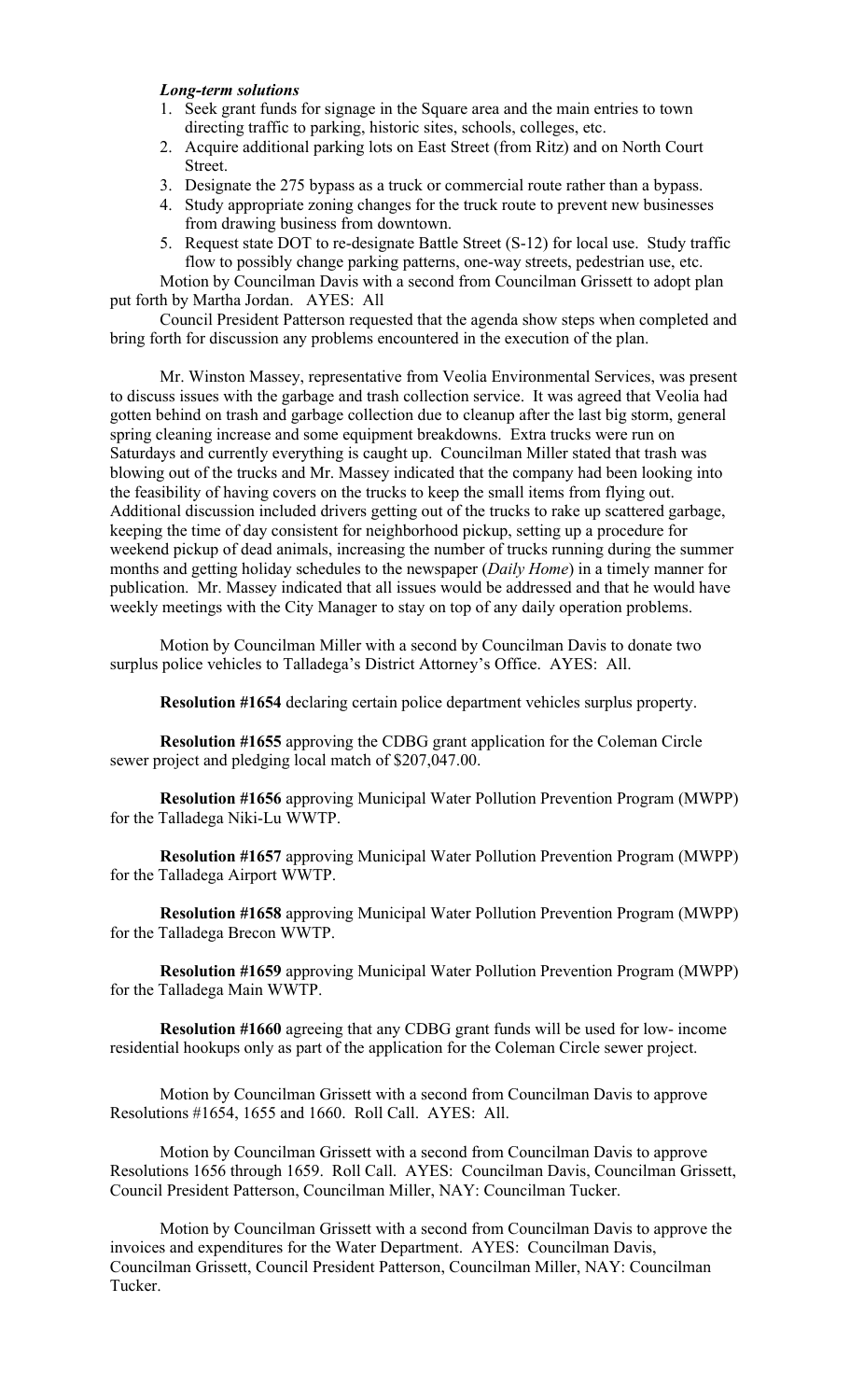Mr. John Ford, 119 Cedarview Drive, addressed the Council concerning Buck's Wrecker Service which is located near his mother's house at 403 Spring Street. Mr. Ford complained that the wrecker service was more like a junkyard with barking dogs and a large amount of junk cars. Mr. Ford also stated that he knew Code Enforcement officers had come out numerous times, but that he felt cars were moved around or away from the site during inspection and then returned. Council President Patterson asked for an update from Code Enforcement and for the City Manager to contact the attorney as to what could legally be done on the issue.

Motion by Councilman Grissett with a second from Councilman Tucker to adopt the amended personnel policy on driver's license. AYES: All

Then there was discussion about amending the policy further to have new employees pay for one of the semi-annual driver's license check. Cathy Fuller was asked to bring a possible third revision to the next council meeting for consideration.

Mayor Brian York commented that the NASCAR race and related activities went well over the last weekend and that the Hall of Fame induction ceremony was excellent.

Councilman Miller's comments included:

- Wants to meet with the contractor, engineer, Kathy McHugh to resolve issues on the Bemiston Rec. Center grant. The City Manager was given approval to set up the meeting.
- **Thanked the Parks & Recreation employees for their work on getting Veterans Park** ready for Sunshine Saturday.
- Asked Ms. Heidi Edwards from the Chamber of Commerce to comment on the job fair. Ms. Edwards indicated that the job fair on Friday and Saturday serviced over 500 people which is more than the 360 who were displaced by the closing of Georgia Pacific. Ms. Edwards said she would follow-up to see how many actually obtained jobs from contacts during the job fair. Overall the job fair was considered a success and may become an annual event.
- Asked about the solution to the ambulance rotation problems. Chief Watson stated that there was a new procedure in place (dispatcher staying on the line until ambulance arrives) to insure that if the ambulance company does not have a vehicle in the area, the next company in rotation will be called.

Councilman Tucker's comments included:

- Asked if the speed bumps at Talladega College area could be painted. Mr. Swinford indicated that the new speed bumps would be installed in a couple of days.
- Discussed conserving fuel and utility costs by going to a four day work week during the summer.
- Discussed Talladega City Schools drop-out rate and how things needed to change quickly.
- Pointed out the improved railroad crossings, especially those on CSX tracks. Still need to get repairs done by the other railroad companies.
- Stated that since a city manager candidate dropped out that a decision needed to be made with the two remaining candidates. Councilman Davis responded by saying that this was a very deliberate process so as not to make any mistakes and we were working with the remaining candidates.
- Indicated that the new computers for the City Clerk's office needed to be bid out.
- Requested that the Drug Task Force continue working in the Knoxville area.
- Also, in the Knoxville area that many vacant lots or houses had overgrown yards and vagrants going in and out of empty houses. Chief Watson indicated that Code Enforcement Officer Ron Guy had already started the process on several overgrown lots in the area. Councilman Grissett stated that the condemnation process had been started on several houses also and commended Building Inspector Jerry Taylor on his work in that area.
- Indicated that the Edyth Sims Park was beautiful and well used and requested that picnic tables be purchased and installed at the park.
- Stated he would get together with Public Works Director James Swinford to set up other sidewalks in his ward that needed repair.

City Manager reported on the street lights requested by Talladega College. Alabama Power can not put street lights on the other side of the street across from existing street lights, but they will increase the wattage of the bulbs in the existing lamps.